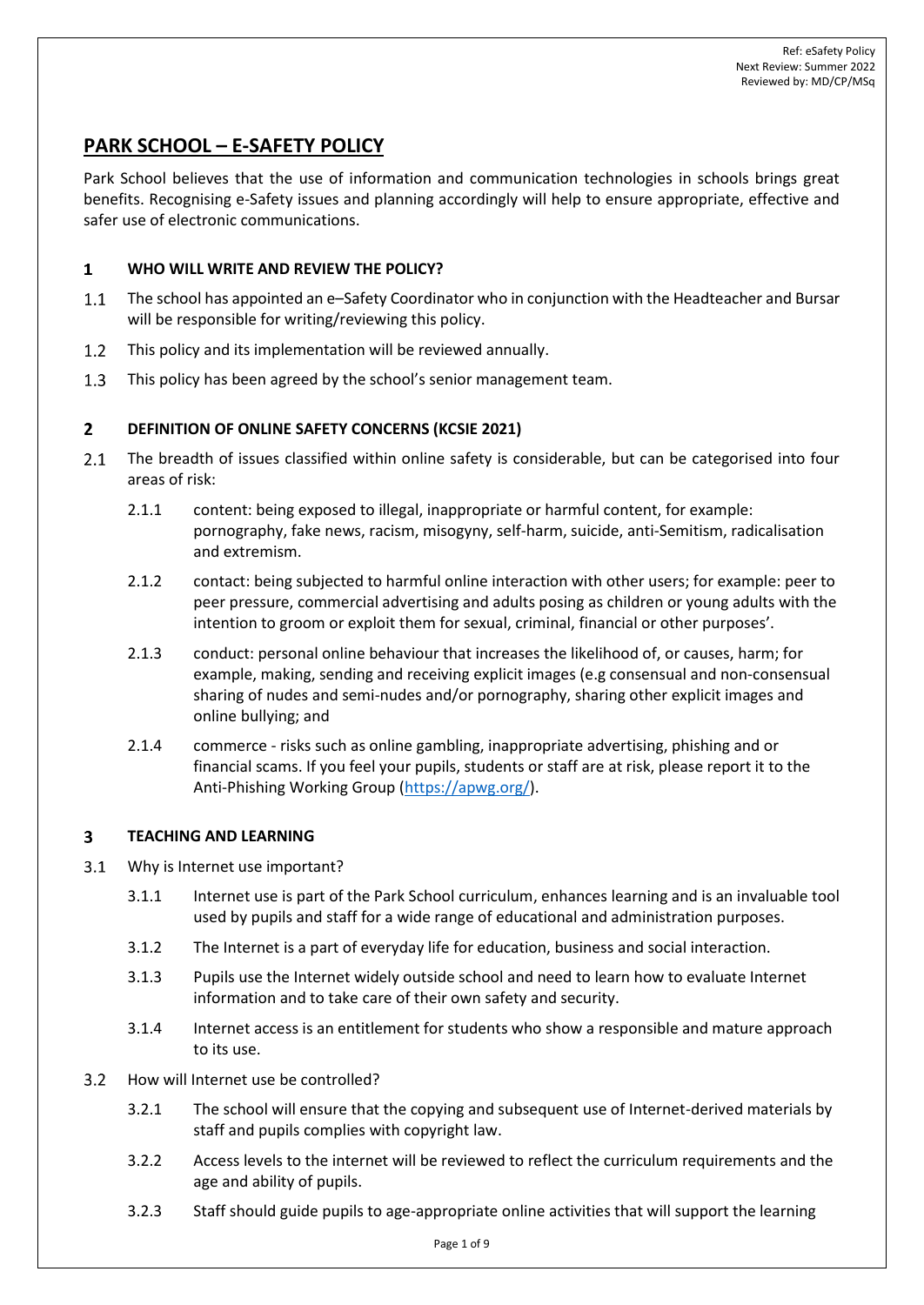outcomes planned for the pupils' age and ability.

- 3.2.4 Pupil access to the internet in school is always supervised and teacher-led where appropriate.
- How will pupils learn how to find and evaluate Internet content?  $3.3$ 
	- 3.3.1 Pupils will use age-appropriate tools to research Internet content (through the use of filters).
	- 3.3.2 Pupils will be taught to acknowledge the source of information used and to respect copyright when using Internet material in their own work.
	- 3.3.3 Pupils will be taught to be critically aware of the materials they read and shown how to validate information before accepting its accuracy.
	- 3.3.4 The evaluation of online materials is a part of teaching and learning in every subject and will be viewed as a whole-school requirement across the curriculum.

#### $\overline{\mathbf{4}}$ **MANAGING INFORMATION SYSTEMS**

- $4.1$ The e-safety coordinator carries out an annual review of the school's approach to online safety, supported by an annual risk assessment that considers and reflects the risks their children face. This is completed using the 360 safe website tool.
- $4.2$ How will our network be protected?
	- 4.2.1 The security of the school information systems and users will be reviewed regularly.
	- 4.2.2 Virus protection will be updated regularly.
	- 4.2.3 Personal data sent over the Internet or taken off site will be encrypted.
	- 4.2.4 Portable media may be not used without specific permission followed by an anti-virus / malware scan.
	- 4.2.5 Unapproved software will not be allowed in work areas or attached to email.
	- 4.2.6 The Bursar and IT Consultant will review system capacity regularly.
	- 4.2.7 The use of user logins and passwords to access the school network will be enforced.
- 4.3 How will email be managed?
	- 4.3.1 All email messages can be monitored and can be reviewed in the school's Email Archiving and eDiscovery system. Pupils are given training on the appropriate use of email.
	- 4.3.2 Staff will only use official school provided email for work related purposes.
	- 4.3.3 Staff will be given regular training relating to phishing email attacks and staff are encouraged to report suspicious emails to the IT department.
- $4.4$ How will published content be managed?
	- 4.4.1 The contact details on the website should be the school address, email and telephone number. Staff or pupils' personal information must not be published.
	- 4.4.2 Email addresses will not be published online to avoid being harvested for spam.
	- 4.4.3 The Headteacher & School Board have overall editorial responsibility for online content published by the school and ensures that content published is accurate and appropriate.
- 4.5 Can pupils' images or work be published?
	- 4.5.1 Images or videos that include pupils will only be used with the agreement of their parents and in accordance with statutory regulations.
- How will social networking, social media and personal publishing be managed? $4.6$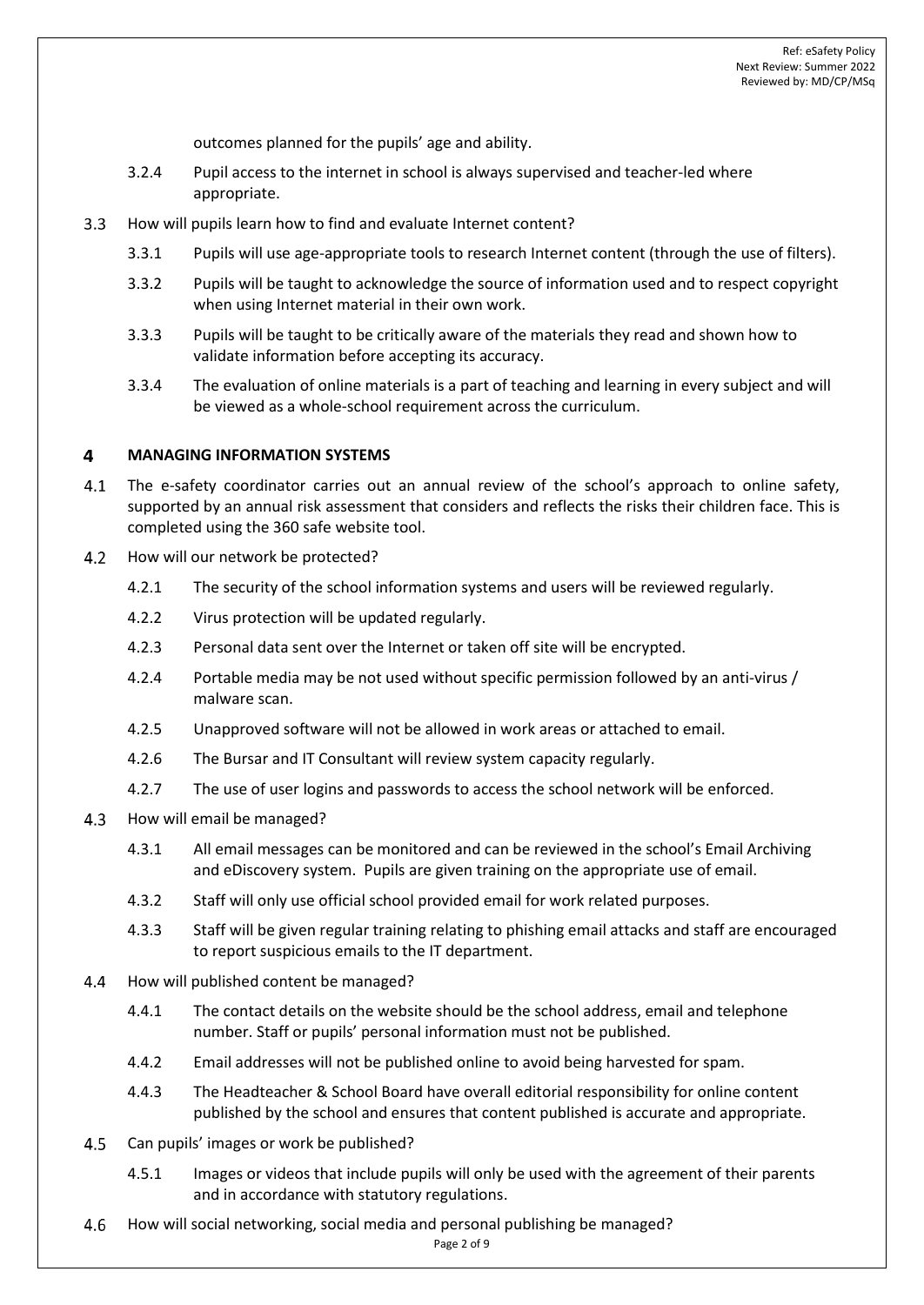- 4.6.1 The school will carefully control any access to social media and social networking sites.
- 4.6.2 Staff wishing to use Social Media tools with students as part of the curriculum will risk assess the sites before use and check the sites terms and conditions to ensure the site is age appropriate. Staff will obtain documented consent from the Bursar before using Social Media tools in the classroom.
- 4.6.3 Any personal publishing will be taught via age appropriate sites that are suitable for educational purposes. They will be moderated by the school where possible.
- 4.6.4 Pupils will be advised on security and privacy online and will be encouraged to set passwords, deny access to unknown individuals and to block unwanted communications.
- 4.6.5 All members of the school community are advised not to publish specific and detailed private thoughts, especially those that may be considered threatening, hurtful or defamatory.
- 4.6.6 Newsgroups are blocked for non-Admin staff and pupils unless a specific use is approved.
- 4.6.7 Concerns regarding students' use of social networking, social media and personal publishing sites (in or out of school) may, if appropriate, be raised with their parents/carers.
- $4.7$ How will filtering be managed?
	- 4.7.1 The school's broadband internet access will include filtering appropriate to the age and maturity of pupils.
	- 4.7.2 Filtering is carried out by a device which automatically updates multiple times each day as and when new threats are detected.
	- 4.7.3 If staff or pupils discover any unsuitable sites or suspect that anyone is attempting to access content that should not be accessed, staff should report any confirmed of suspected breach of filtering on a "e-Safety Incident Form" (available from the ICT Suite or on Sharepoint). This form should be given to the e-Safety Co-ordinator who will record and escalate the concern as appropriate.
	- 4.7.4 The School filtering system will block all sites on the Internet Watch Foundation (IWF) blacklist.
	- 4.7.5 Changes to the school filtering policy will be risk assessed by staff with educational and technical experience prior to any changes and where appropriate with consent from the Bursar.
	- 4.7.6 Regular checks are made by the IT support to ensure that the filtering methods selected are effective and confirmation of this is given regularly to the e-safety co-ordinator who shares this at each meeting of the ICT Committee.
	- 4.7.7 Any material that the school believes is illegal will be reported to appropriate agencies such as IWF, Dorset Police or CEOP
	- 4.7.8 The school's access strategy is decided upon on an ongoing basis to suit the age and curriculum requirements of the pupils.
- 4.8 How will video calls be managed?
	- 4.8.1 Video calls may be used by staff in admin offices and in classrooms via Teams.
	- 4.8.2 Video calls can be used in areas where children are for the purpose of sharing messages from the Office or to share activities across classrooms.
	- 4.8.3 Video calls can only be made to Park School accounts unless prior permission has been agreed by the Headteacher or Bursar. Calls to external domains is specifically prevented except for those domains "white-listed". The IT Consultant will only white-list domains with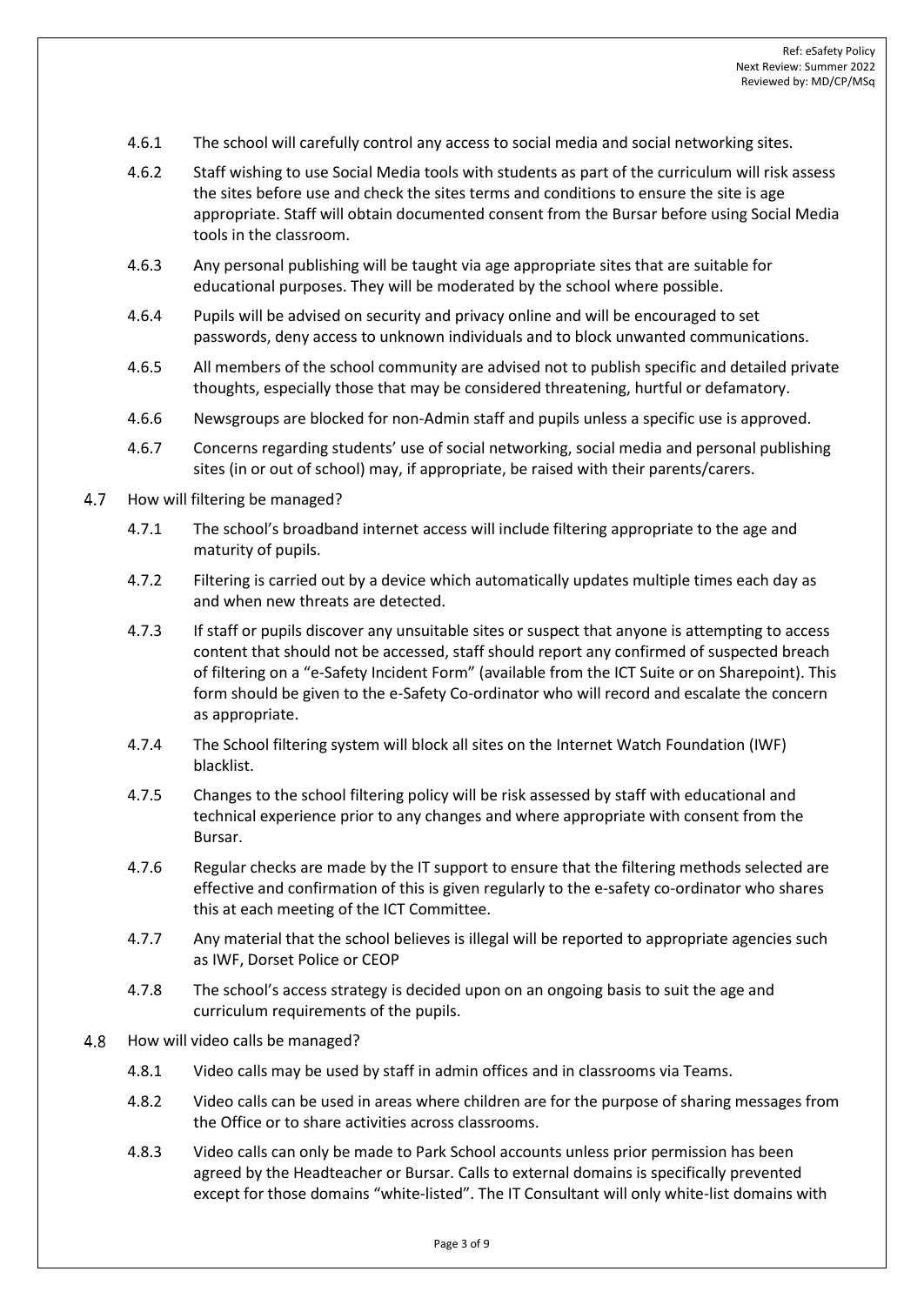prior approval from the Bursar.

- 4.8.4 Emerging technologies will be examined for educational benefit and a risk assessment will be carried out before use in school is allowed.
- 4.9 How should personal data be protected?
	- 4.9.1 Personal data will be recorded, processed, transferred and made available according to the Data Protection Act 2018 and General Data Protection Regulations.

#### 5 **POLICY DECISIONS**

- $5.1$ How will Internet access be authorised?
	- 5.1.1 The school will maintain a current record of all staff and pupils who are granted access to the school's electronic communications.
	- 5.1.2 All staff will read and sign to confirm their understanding and agreement to the 'Staff ICT Acceptable Use Policy' before using any school ICT resources.
	- 5.1.3 Parents are asked to read the 'Park School Computer and Internet Use Notes and Guidelines for Parents' and discuss it with their child. This document is sent out on admission.
	- 5.1.4 All visitors to the school site who require unsupervised access to the school's network or internet access will be asked to read and sign an Acceptable Use Policy.
	- 5.1.5 Visitors will never be allowed to log-in as a member of staff. A visitors wi-fi pass may be generated or they may be logged in to a school device using a specific generic log-in such as "interviewee". Such user logins are subject to enhanced security and do not have access to data within the general school network.
- $5.2$ How will risks be assessed?
	- 5.2.1 The school will take all reasonable precautions to ensure that users access only appropriate material. However, due to the global and connected nature of Internet content, it is not possible to guarantee that access to unsuitable material will never occur via a school computer. Park School cannot accept liability for the material accessed, or any consequences resulting from Internet use.
	- 5.2.2 The school regularly audits ICT use to establish if the e–Safety policy is adequate and that the implementation of the e–Safety policy is appropriate.
	- 5.2.3 The use of computer systems without permission or for inappropriate purposes could constitute a criminal offence under the Computer Misuse Act 1990 and breaches will be reported to Dorset Police.
	- 5.2.4 Methods to identify, assess and minimise risks will be reviewed regularly.
- 5.3 How will the school respond to any incidents of concern?
	- 5.3.1 All members of the school community will be informed about the procedure for reporting e-Safety concerns (such as breaches of filtering, cyberbullying, illegal content etc) which will be done via the "e-Safety Incident Form".
	- 5.3.2 The e-Safety Coordinator will record all reported incidents and actions taken in the School e-Safety incident log.
	- 5.3.3 The Designated Safeguarding Leader will be informed of any relevant e-Safety incidents.
	- 5.3.4 The school will manage e-Safety incidents in accordance with the school discipline/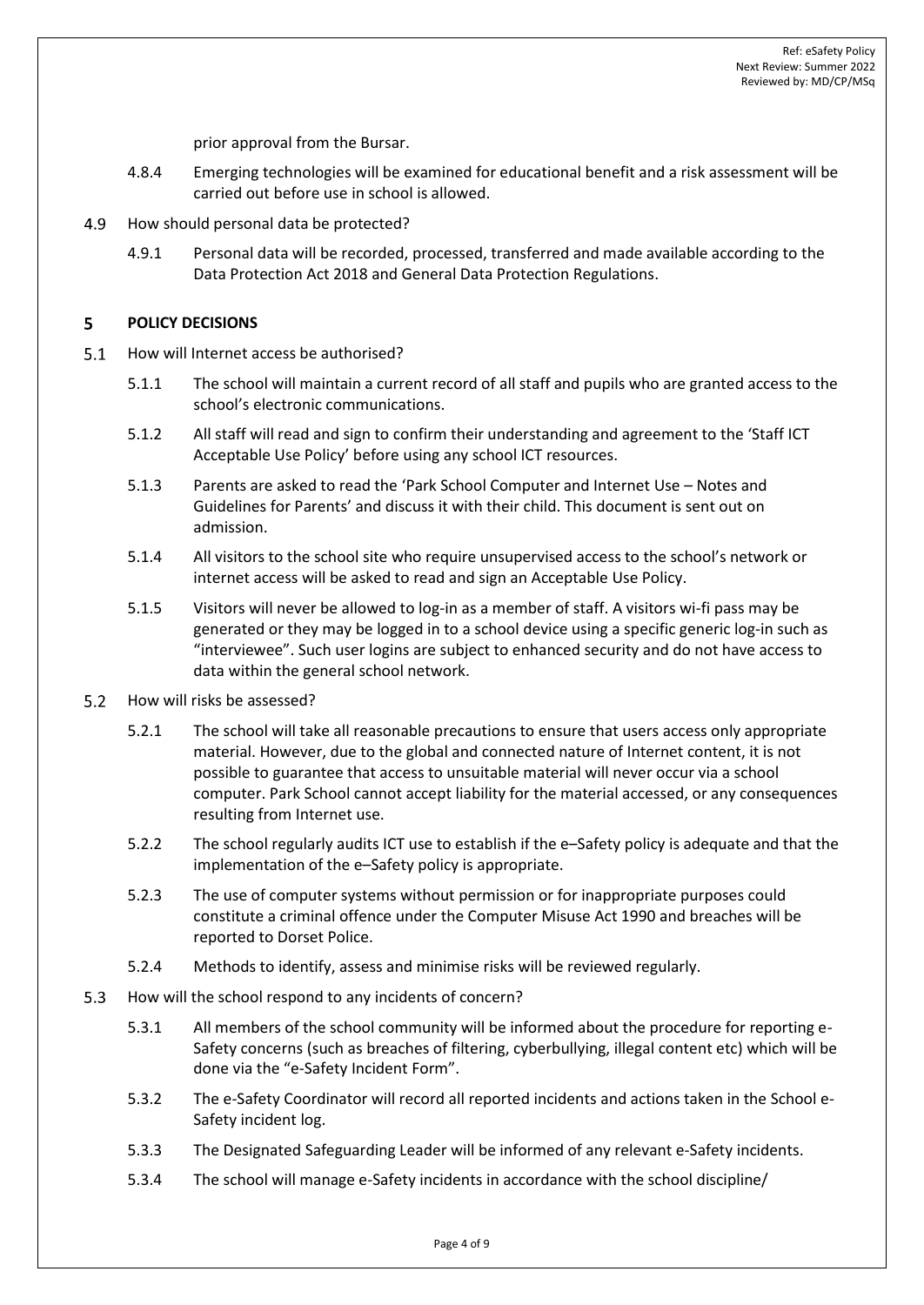behaviour policy where appropriate.

- 5.3.5 The school will inform parents/carers of any incidents of concerns as and when required.
- 5.3.6 After any investigations are completed, the school will debrief, identify lessons learnt and implement any changes required.
- 5.3.7 The relevant class teacher and, if appropriate, the Headteacher will be informed of any e-Safety incidents involving pastoral issues.
- 5.3.8 Where there is cause for concern or fear that illegal activity has taken place or is taking place then the school may refer the concern to the Police.
- 5.3.9 The e-safety incident log will be reviewed by the ICT Committee at least annually in their meetings.
- $5.4$ How will e–Safety complaints be handled?
	- 5.4.1 Complaints about Internet misuse will be dealt with under the School's complaints procedure.
	- 5.4.2 Any complaint about staff misuse will be referred to the Headteacher and Bursar.
	- 5.4.3 A record of all e–Safety complaints will be maintained by the e-Safety Co-ordinator, including any actions taken.
	- 5.4.4 Discussions may be held with the local Police Safer Schools Partnership Coordinators and/or the Local Authority's Children's Safeguarding Team to establish procedures for handling potentially illegal issues.
- $5.5$ How will Cyberbullying be managed?
	- 5.5.1 Cyberbullying (along with all other forms of bullying) of any member of the school community will not be tolerated. Full details are set out in the school's Bullying Policy.
- 5.6 Pupils' Use of Personal Devices
	- 5.6.1 Mobile phones, cameras or other personal electronic devices are not permitted in school unless prior permission is given by the Headteacher for a specific purpose. Pupils' devices will not be accessible during the school day and will be kept in the school office.
	- 5.6.2 If a pupil breaches the school policy then the phone or device will be confiscated and will be held in a secure place in the school office until returned to parents/carers.
- $5.7$ Staff use of Personal Devices
	- 5.7.1 See the Staff ICT Acceptable Use Policy.

#### 6 **COMMUNICATION OF E-SAFETY ISSUES**

- How will this policy be discussed with pupils?  $6.1$ 
	- 6.1.1 All pupils will be informed that network and Internet use can be monitored and traced to the individual user.
	- 6.1.2 An e–Safety training programme for pupils regularly raises the awareness and importance of safe and responsible internet use amongst pupils.
	- 6.1.3 Pupil instruction regarding responsible and safe use of the Internet and the network is provided by staff wherever appropriate.
	- 6.1.4 The school will be sensitive to Internet-related issues experienced by pupils out of school, e.g. social networking sites, and offer appropriate advice.
	- 6.1.5 All members of the school community, including parents/guardians will be reminded about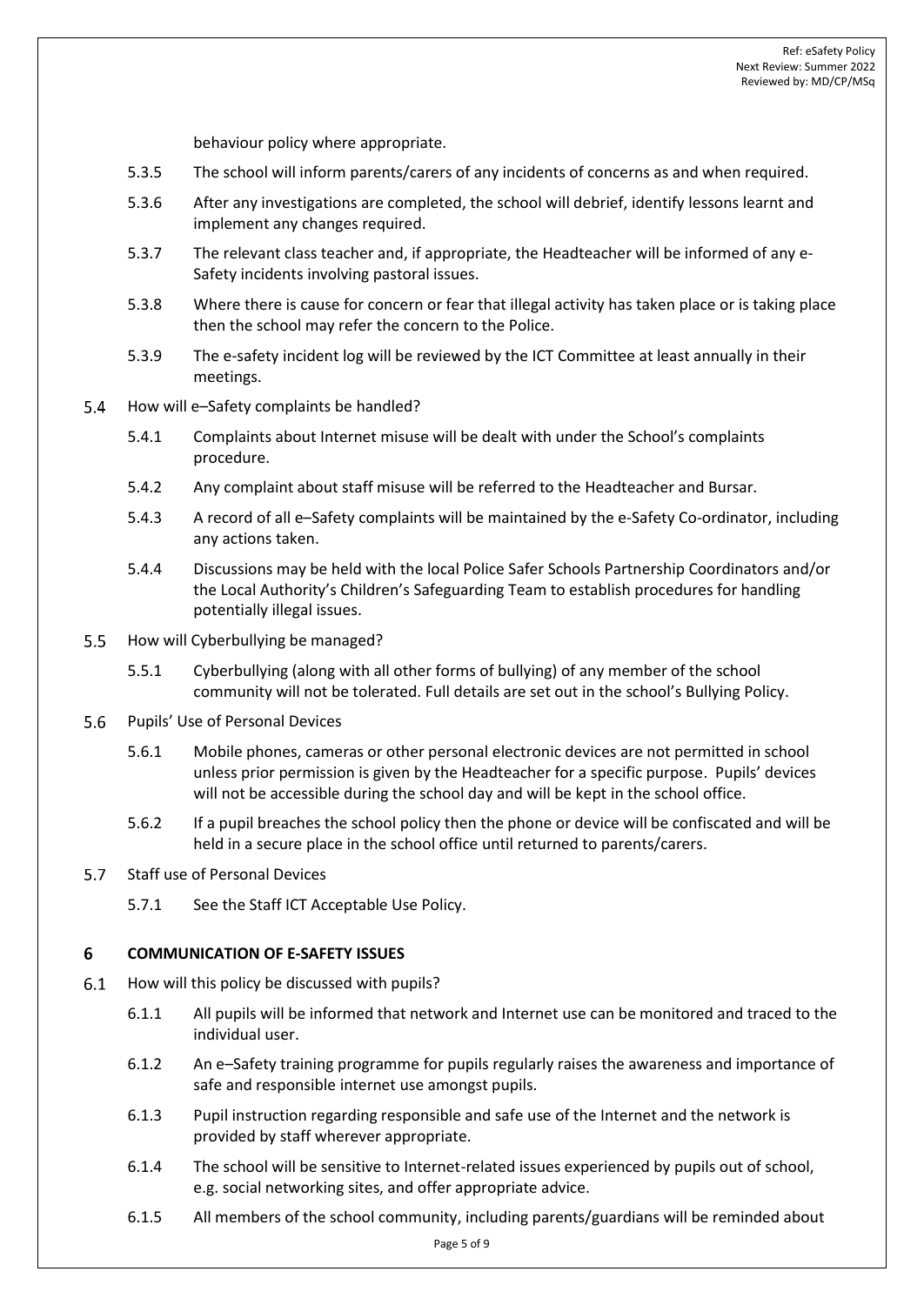safe and appropriate behaviour online and the importance of not posting any content, comments, images or videos online which cause harm, distress or offence to any other members of the school community.

- 6.1.6 Pupils will be taught what Internet use is acceptable and what is not and given clear objectives for Internet use.
- $6.2$ How will the policy be discussed with staff?
	- 6.2.1 The e–Safety Policy will be provided to and discussed with all members of staff upon joining the school.
	- 6.2.2 Upon joining the School, staff sign and agree to comply with the Staff ICT Acceptable Use Policy.
	- 6.2.3 Staff are made aware that Internet and network use can be monitored and traced to the individual user. Discretion and professional conduct is essential.
	- 6.2.4 Up-to-date and appropriate staff training in safe and responsible Internet use, both professionally and personally, is regularly provided.
	- 6.2.5 Staff who manage filtering systems or monitor ICT use are supervised by the senior management and have clear procedures for reporting issues.
- $6.3$ How will parents' support be enlisted?
	- 6.3.1 Parents' attention is drawn to this policy when joining the school.
	- 6.3.2 A partnership approach to e-Safety at home and at school with parents is encouraged. The school puts on regular events for parents and suggestions for safe home Internet use.
	- 6.3.3 As part of the School's admissions procedures parents are asked to sign the document entitled 'Park School Computer and Internet Use – Notes and Guidelines for Parents.' By signing this document, parents confirm that they have discussed this issue with their child, and bind their child to using the Internet and the School's ICT systems within the limits set by the school.
	- 6.3.4 Advice on useful resources and websites, filtering systems and educational and leisure activities which include responsible use of the Internet is regularly made available to parents.
	- 6.3.5 Parents can be referred, where appropriate, to organisations listed in the "e–Safety Contacts and References section". (Appendix 1 of this policy.)

## **THE PREVENT DUTY**  $\overline{7}$

 $7.1$ The school's safeguarding policy and procedures ensure that the school fulfils its statutory duties to have due regard to the need to prevent people from being drawn into being radicalised (including support for extremist ideas that are part of radicalised ideology). The school ensures that our pupils are safe from radicalisation and extremist material when accessing the internet in school, including by ensuring suitable filtering is in place. Internet safety is taught to the pupils in PSHE and ICT lessons and every teacher made aware of the possible risks posed by on-line activity of extremist and radicalisation groups. More details are contained in our safeguarding policy.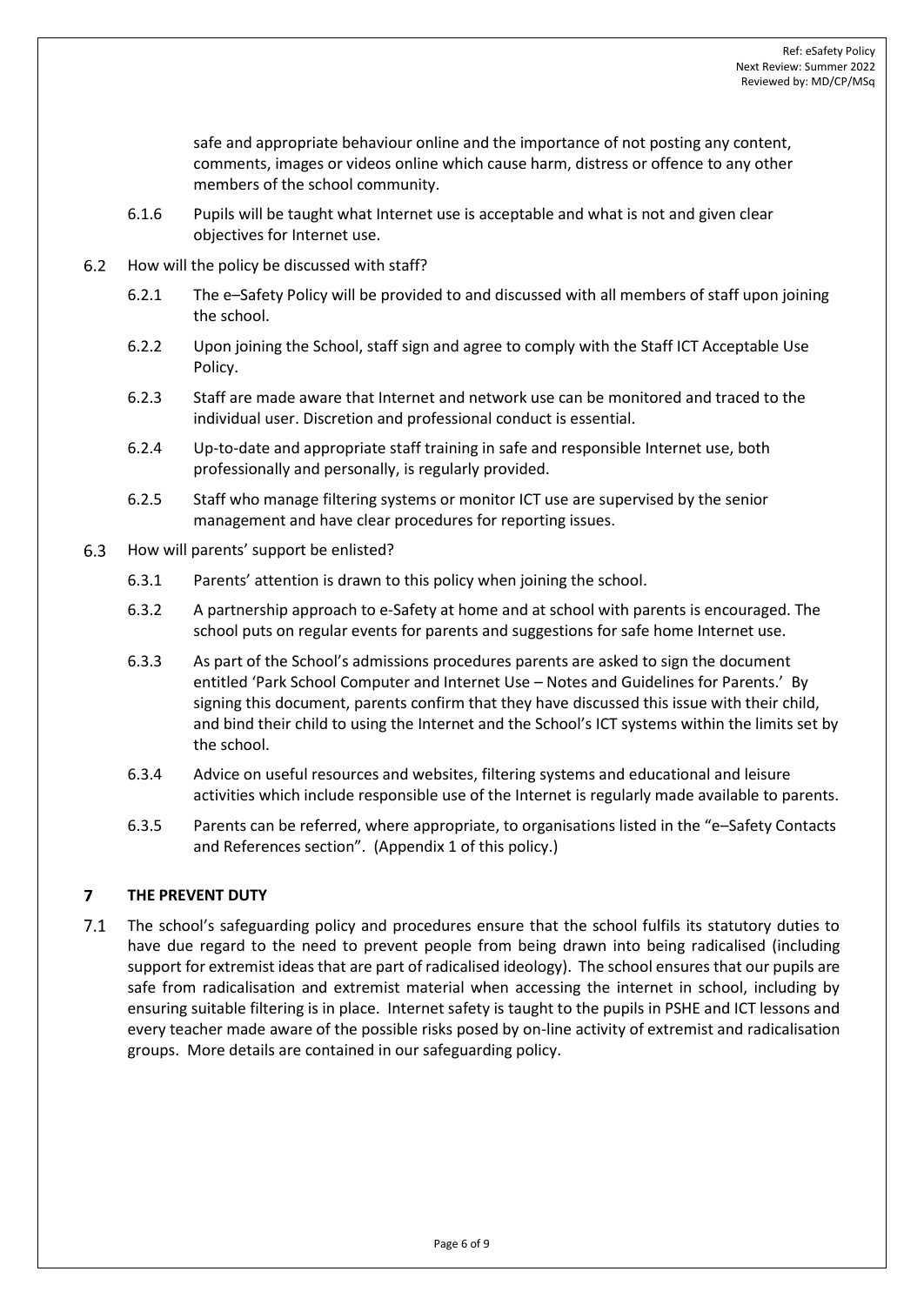# **APPENDIX 1 - E-SAFETY CONTACTS AND REFERENCES**

Additional references from KCSIE 2021 Annex D

| <b>CEOP (Child Exploitation and Online</b><br><b>Protection Centre)</b>                                                  | www.ceop.police.uk                                                                            |
|--------------------------------------------------------------------------------------------------------------------------|-----------------------------------------------------------------------------------------------|
| <b>Childline</b>                                                                                                         | www.childline.org.uk                                                                          |
| <b>Childnet</b>                                                                                                          | www.childnet.com                                                                              |
| <b>Children's Safeguarding Team</b>                                                                                      | enquiries@bournemouth-poole-lscb.org.uk Tel: 01202 458 873                                    |
|                                                                                                                          | LSCB Admin Office, Bournemouth Learning Centre, Ensbury<br>Avenue, Bournemouth, BH10 4HG      |
| <b>Click Clever Click Safe Campaign</b>                                                                                  | http://clickcleverclicksafe.direct.gov.uk                                                     |
| <b>Digizen</b>                                                                                                           | www.digizen.org.uk                                                                            |
| <b>Google Family Safety Centre</b>                                                                                       | http://www.google.co.uk/goodtoknow/familysafety/                                              |
| How to set up the parental controls<br>offered by your Internet service provider<br>(BT, Sky, TalkTalk and Virgin Media) | http://www.saferinternet.org.uk/advice-and-<br>resources/parents-and-carers/parental-controls |
| How to set up parental controls on any<br>internet connection                                                            | https://goo.gl/dbWE1h                                                                         |
| <b>Internet Watch Foundation (IWF)</b>                                                                                   | www.iwf.org.uk                                                                                |
| <b>Kidsmart</b>                                                                                                          | www.kidsmart.org.uk                                                                           |
| <b>Teach Today</b>                                                                                                       | http://en.teachtoday.eu                                                                       |
| Think U Know website                                                                                                     | www.thinkuknow.co.uk                                                                          |
| Virtual Global Taskforce - Report Abuse                                                                                  | www.virtualglobaltaskforce.com                                                                |
| <b>UK Safer Internet Centre</b>                                                                                          | http://www.saferinternet.org.uk/advice-and-<br>resources/parents-and-carers                   |

**Advice for governing bodies/proprietors and senior leaders** 

- **Childnet** provide guidance for schools on cyberbullying
- **Educateagainsthate** provides practical advice and support on protecting children from extremism and radicalisation
- **London Grid for Learning** provides advice on all aspects of a school or college's online safety arrangements
- **NSPCC** provides advice on all aspects of a school or college's online safety arrangements
- **Safer recruitment consortium "guidance for safe working practice"**, which may help ensure staff behaviour policies are robust and effective
- Searching screening and confiscation is departmental advice for schools on searching children and confiscating items such as mobile phones
- **South West Grid** for Learning provides advice on all aspects of a school or college's online safety arrangements
- Use of social media for online radicalisation A briefing note for schools on how social media is used to encourage travel to Syria and Iraq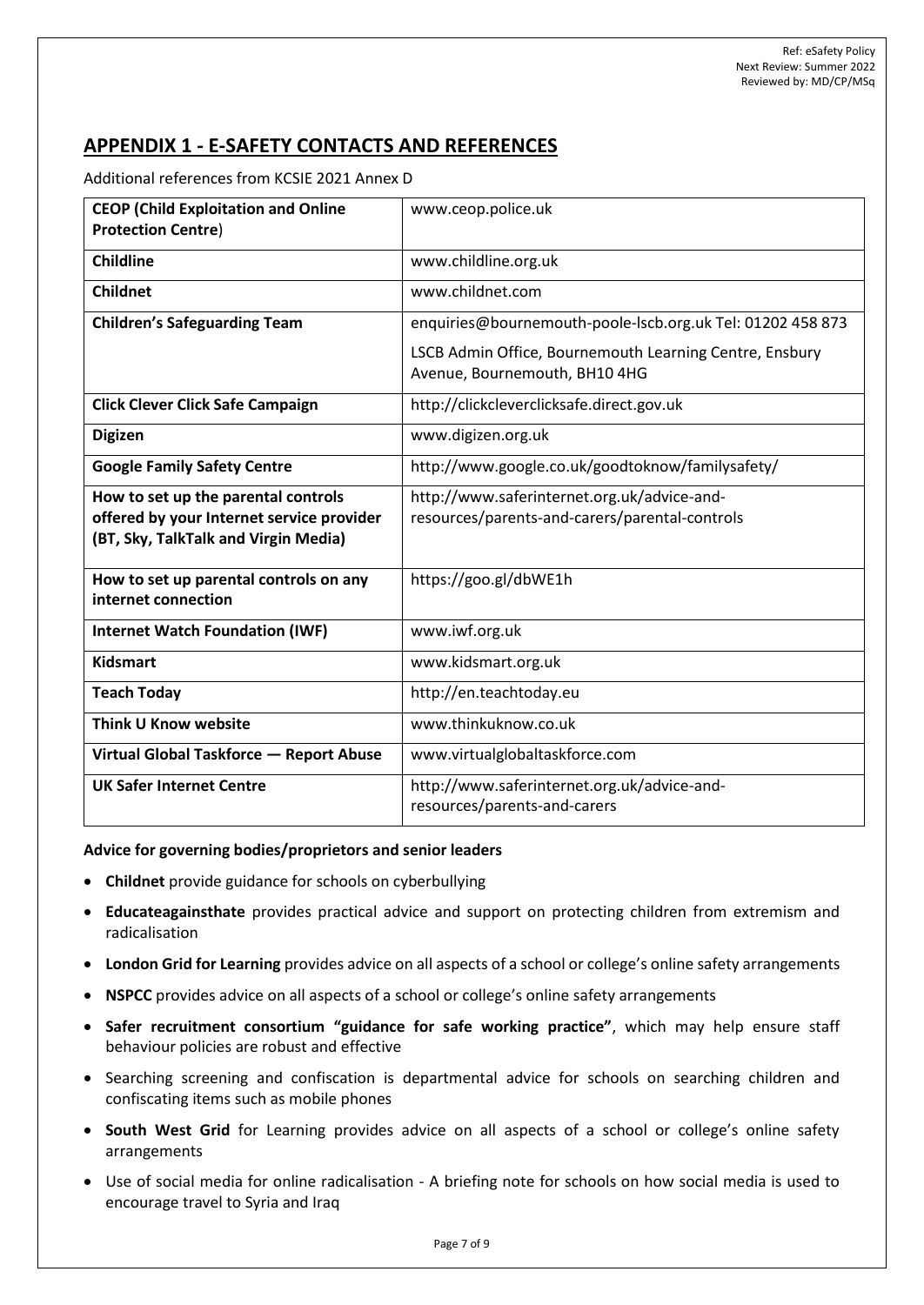- **UK Council for Internet Safety** have provided advice on, and an Online Safety Audit Tool to help mentors of trainee teachers and newly qualified teachers induct mentees and provide ongoing support, development and monitoring
- **Department for Digital, Culture, Media & Sport (DCMS)** Online safety guidance if you own or manage an online platform provides practical steps on how companies can embed safety into the design of their online platforms. It offers information on common platform features and functions (such as private messaging) and their risks, as well as steps that can be taken to manage that risk.
- **Department for Digital, Culture, Media & Sport (DCMS)** A business guide for protecting children on your online platform provides guidance to businesses on how to protect children on their online platform. It outlines existing regulatory requirements and provides best practice advice on how to protect children's personal data, ensure content is appropriate for the age of users, ensure positive user-to-user interactions and address child sexual exploitation and abuse.

# **Remote education, virtual lessons and live streaming**

- Case studies on remote education practice are available for schools to learn from each other
- Departmental guidance on safeguarding and remote education including planning remote education strategies and teaching remotely
- **London Grid for Learning** guidance, including platform specific advice
- **National Cyber Security Centre** guidance on choosing, configuring and deploying video conferencing
- **National Cyber Security Centre** guidance on how to set up and use video conferencing
- **UK Safer Internet Centre** guidance on safe remote learning

# **Support for children**

- **Childline** for free and confidential advice
- **UK Safer Internet Centre** to report and remove harmful online content
- **CEOP** for advice on making a report about online abuse

## **Parental support**

- **Childnet** offers a toolkit to support parents and carers of children of any age to start discussions about their online life, to set boundaries around online behaviour and technology use, and to find out where to get more help and support
- **Commonsensemedia** provide independent reviews, age ratings, & other information about all types of media for children and their parents
- Government advice about protecting children from specific online harms such as child sexual abuse, sexting, and cyberbullying
- Government advice about security and privacy settings, blocking unsuitable content, and parental controls
- **Internet Matters** provide age-specific online safety checklists, guides on how to set parental controls on a range of devices, and a host of practical tips to help children get the most out of their digital world
- **Let's Talk About It** provides advice for parents and carers to keep children safe from online radicalisation
- **London Grid for Learning** provides support for parents and carers to keep their children safe online, including tips to keep primary aged children safe online